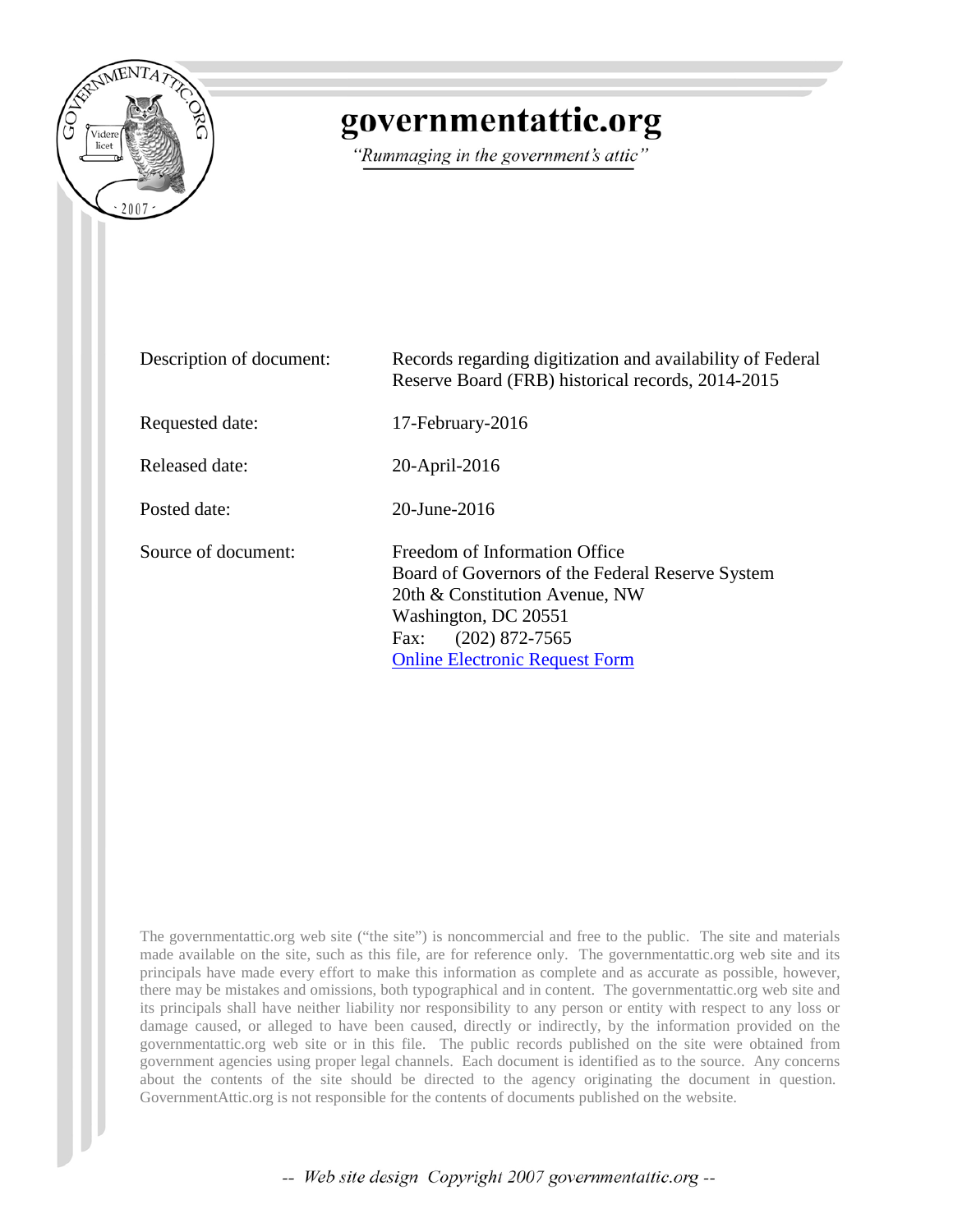

#### BOARD OF GOVERNORS OF' THE: **FEDERAL RESERVE SYSTEM**  WASHINGTON, O. C. 20551

ADDRESS OFFICIAL CORRESPONDENCE TO THE BOARD

April 20, 2016

Re: *Freedom of Information Act Request No. 2016-123* 

This is in response to your e-mail message dated and received by the Board's Freedom of Information Office on February 17, 2016. Pursuant to the Freedom of Information Act, 5 U.S.C. § 552, you seek:

> A copy of recent documents, plans, etc. describing the digitization of historical records at the Federal Reserve Board, and the extent to which these digitized records are available to the public on the FRB public website, or are not yet available online.

You may wish to know that some information concerning digitization of Board records (and infonnation about records retention and records availability in general) is outlined on the Board's public website. See the following link: http://www.federalreserve.gov/foia/recordsmanagement.htm. More specifically, the Board announced information about its preparation of an inventory of historical records in a 2012 press release available here:

http://www.federalreserve.gov/newsevents/press/other/20120530a.htm. This announcement includes a link to the inventory's catalog.

In addition to the above-mentioned information, staff searched Board records and consulted with staff knowledgeable about the subject area, and located additional information that is responsive to your request. However, I have determined that the additional documents contain personal information that is subject to withholding and will be withheld pursuant to exemption 6 of the FOIA, 5 U.S.C.  $\S$  552(b)(6). The documents containing the exempt information have been reviewed under the requirements of subsection (b) of the FOIA, 5 U.S.C. § 552(b), and all reasonably segregable nonexempt information will be made available to you. The documents being released to you will indicate the amount of information being withheld and the applicable exemption.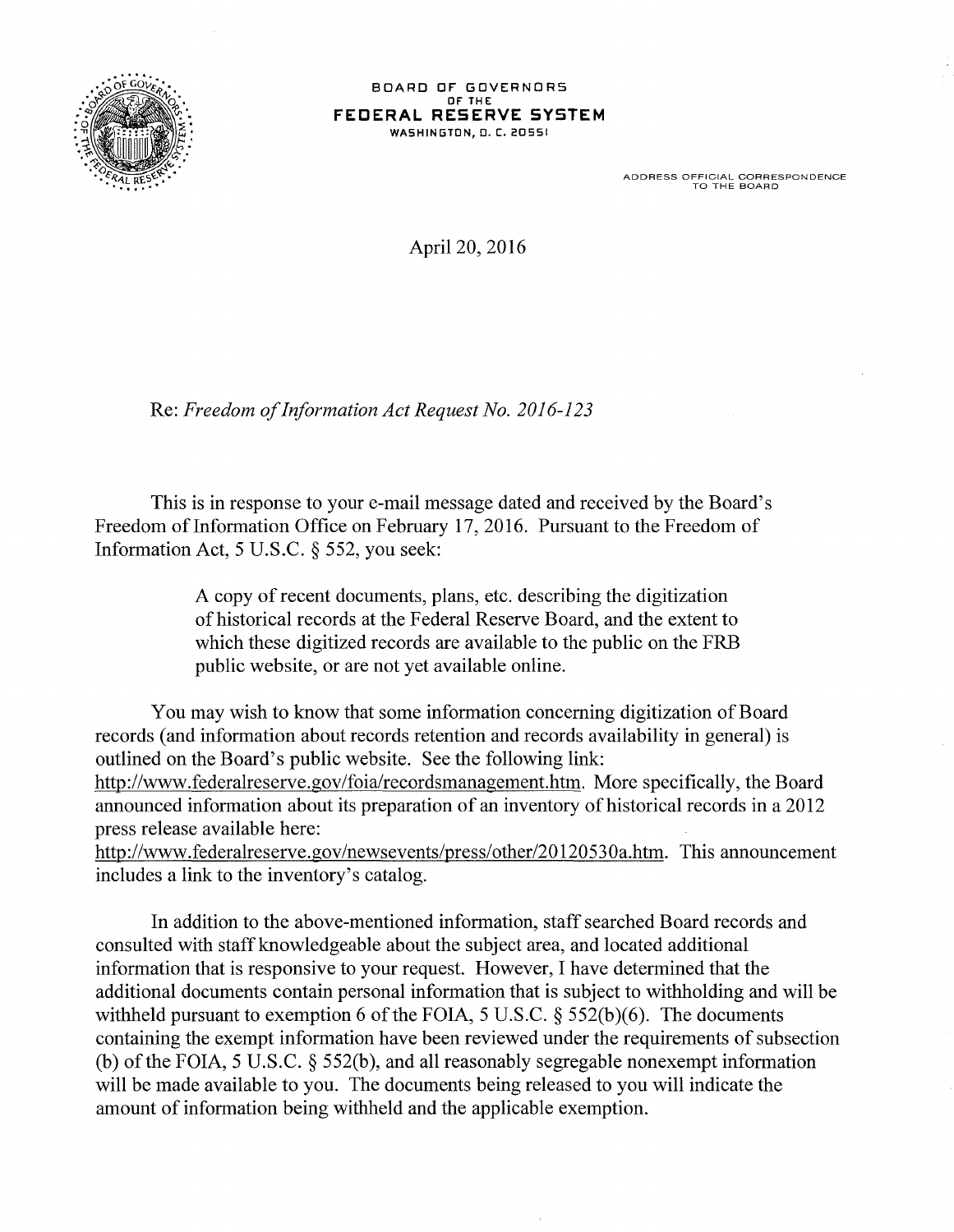Your request for information, therefore, is granted in part and denied in part for the reason stated above. The Board's Freedom of Information Office will provide you with a copy of the documents being made available to you under separate cover. If you believe that you have a legal right to the information that is being withheld, you may appeal.<sup>1</sup>

Very truly yours,

Mayoret MShonds

Margaret McCloskey Shanks Deputy Secretary of the Board

<sup>&</sup>lt;sup>1</sup> Please note that an appeal must be filed (that is, received by the Board) within 10 working days of the date on which this determination was issued, or in the case of a partial grant, the date on which documents were transmitted to you, whichever is later. You may submit your appeal by mail addressed to the Freedom of Information Office, Board of Governors of the Federal Reserve System, 20th Street & Constitution A venue NW, Washington, DC 20551; by facsimile to 202-872-7565; or electronically to FOIA-Appeals@frb.gov. Please be advised that submitting an appeal by postal mail can result in delays due to mail processing. The Board's regulations regarding FOIA appeals are located at 12 CFR § 261.13(i).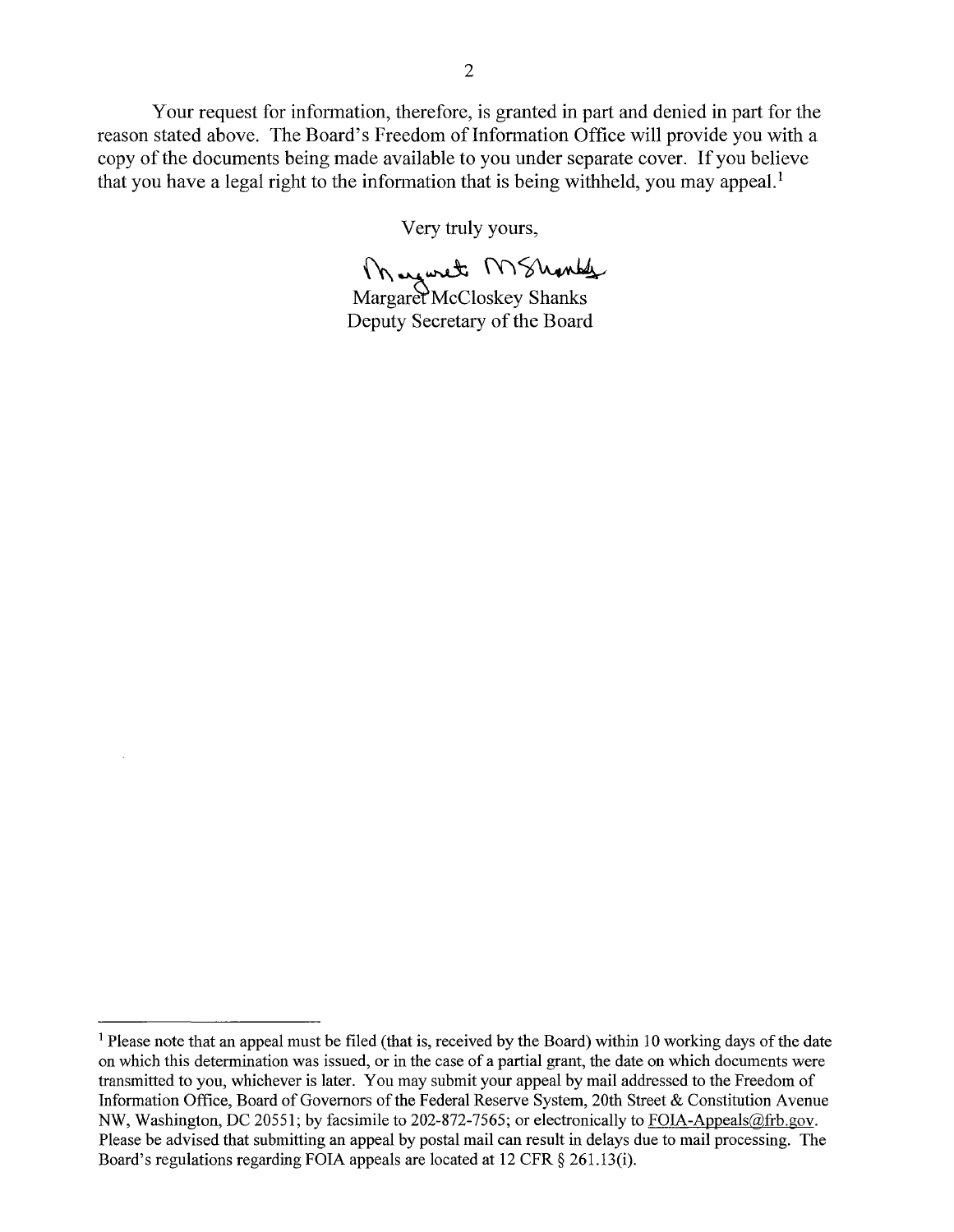# **Project Plan Task Order Number**  Responsive

# **1. PROJECT TITLE**

Federal Reserve Board of Governors: Record Group 82, Entry A1-1: Central Subject Files

# **2. OBJECTIVE**

The purpose of this project is to prep, digitize, QC, and upload correspondence, reports and other documents housed by the Board of Governors of the Federal Reserve.

# **3. SCOPE**

The activities performed under this project will include the prep, digitization, QC, and reassembly of correspondence and other original documents. All digitized items will be loaded into the Federal Reserve's FIRMA database. All actions will be performed on site at the Federal Reserve. er Contract number - Not<br>
oup 82, Entry A1-1: Central Sub<br>
C, and upload correspondence,<br>
f the Federal Reserve.<br>
Include the prep, digitization, QC<br>
Il digitized items will be loaded<br>
performed on site at the Federal l<br>
r

# **4. PROJECT DESCRIPTION**

- **4.1** The contractor shall perform document prep, profiling, rotary scanning, QC, and reassembly per the specifications in contract number Contract number - Not Responsive which is incorporated, in its entirety, into this document by this reference.
- **4.2** The contractor shall deliver files via scans directly to the FIRMA database. The contractor will perform 100% QC on the files after they are uploaded in FIRMA. Federal Reserve will in turn complete a 10% QC on all deliverables from the contractor.

# **5. DELIVERABLES/DELIVERY SCHEDULE**

All images will be delivered as they are scanned into FIRMA. A daily tracking log will be created by the contractor for both reporting purposes and internal use. The tracking log will include, but is not limited to, the box number and barcode of items scanned. These logs will be used to track image counts for delivery and billing purposes. Images will be delivered daily as they are uploaded into FIRMA and will be billed on a monthly basis, as acceptances from FRB allow.

# **6. INSPECTION AND ACCEPTANCE CRITERIA**

Acceptances will occur via a format to be agreed upon by Federal Reserve and the contractor. Acceptance Reports will be generated by Federal Reserve on a regular basis to include all accepted work as final and meeting standards of quality. Once an acceptance report has been generated and delivered, the contractor will generate an invoice for the approved set of images.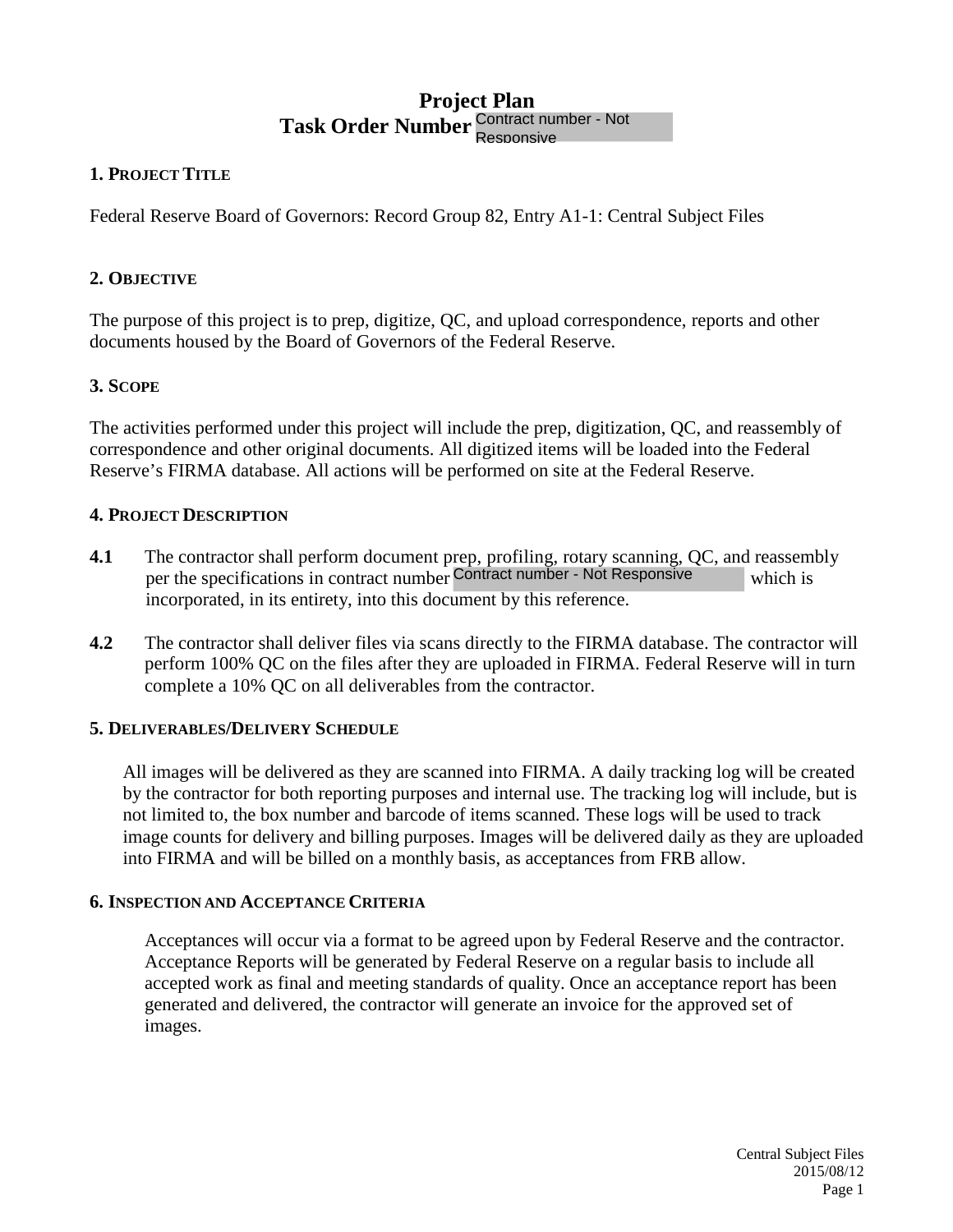

# BOARD OF GOVERNORS OF THE FEDERAL RESERVE SYSTEM WASHINGTON, DC 20551

OFFICE OF TIIE SECRETARY

#### Records Management Program

#### Project Proposal for Processing Chairmen Bernanke and Greenspan Files

#### High-Level Description

The main goal of the project is to ensure the preservation of the Board's permanent records. Due to the volume of records (approximately over 120 linear ft.) that need to be processed, the project will be split into two separate phases. The first phase will focus on processing Chairman Bernanke's files (53 Boxes) into FIRMA, the Board's e lectronic recordkeeping system. The estimated project completion date for the first half of the project is March 31, 2015. The second phase of the project will focus on processing Chairman Greenspan's files (67 Boxes) into FIRMA. The estimated project completion date for Phase II is to be determined.

#### Project Goals and Objectives

To improve control and access of these valuable permanent records for preservation purposes and to maximize efficiency when searching for records related to reference and FOIA requests.

#### Relationship to Records Program's Strategic Direction

This project supports the Mission, Vision and Values of Board Records as described in this link.

#### Project Deliverables and High Level Schedule

| <b>Task Name</b>                                             | <b>Duration</b> | <b>Start</b> | Finish      | <b>Resource Names</b> |
|--------------------------------------------------------------|-----------------|--------------|-------------|-----------------------|
| <b>Draft Project Proposal</b>                                | 1 day           | Mon 7/28/14  | Mon 7/28/14 | $(b)$ $(6)$           |
| <b>Review Project Proposal</b>                               | 5 days          | Tue 7/29/14  | Mon 8/4/14  |                       |
| <b>Distribute Project Proposal</b><br>for Review and Comment | 2 days          | Tues 8/5/14  | Wed 8/6/14  |                       |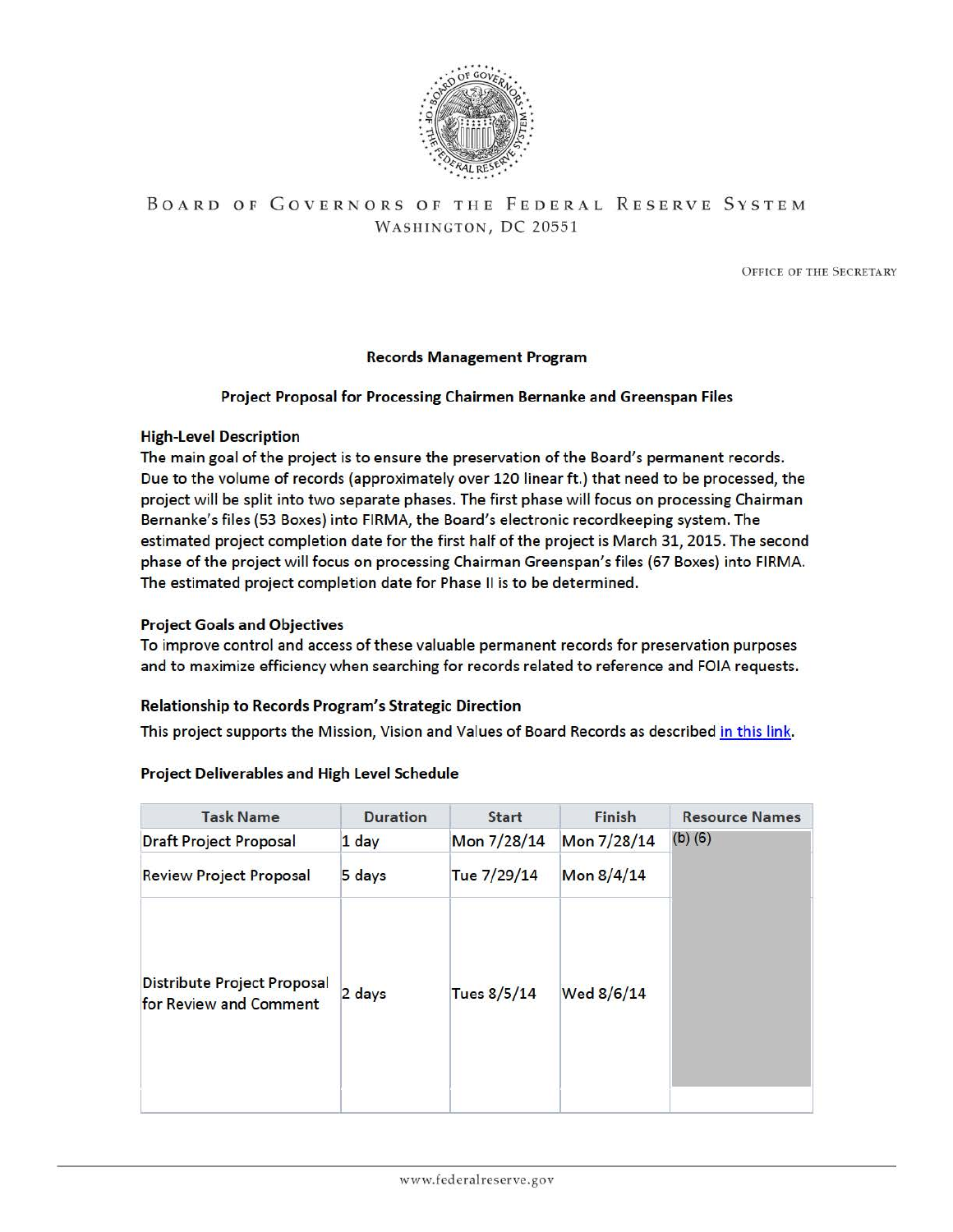| Project Phase I Kickoff -<br>Tue 8/5/14<br>Tue 8/5/14<br>1 day<br><b>Chairman Bernanke Files</b> |  |  |  |  | $(b)$ $(6)$ |
|--------------------------------------------------------------------------------------------------|--|--|--|--|-------------|
|--------------------------------------------------------------------------------------------------|--|--|--|--|-------------|

#### Project Deliverables

| <b>Project Proposal</b>             | The proposal sets the overall scope for the project, the<br>governance structure, and is considered permission to proceed<br>with the project.                                                                                                                                                         |
|-------------------------------------|--------------------------------------------------------------------------------------------------------------------------------------------------------------------------------------------------------------------------------------------------------------------------------------------------------|
| <b>Milestones and Schedule</b>      | A tool used to indicate the planned dates, dependencies, and<br>assigned resources for performing activities and for meeting<br>milestones.                                                                                                                                                            |
| <b>Status Reports</b>               | The staff member that is the assigned the work is also<br>responsible for reporting their weekly progress to management<br>through an e-mail. They are also responsible for reporting any<br>quality control or other project issues directly to their supervisor<br>in a timely and efficient manner. |
| <b>Lessons Learned and Closeout</b> | Once all deliverables have been accepted, the project team can<br>review and document any lessons learned and officially closeout<br>of the project.                                                                                                                                                   |

#### Project Scope

The scope of the project will be limited to processing the Board records for Chairmen Bernanke and Greenspan located on site in the file room. A future project will encompass a review of other Chairmen and Governor records held on-site and in off-site storage.

..-~~~~~~~~~~~~~~~~~~~~~~~-

#### Project Organization:

- Project Sponsor: (b) (6)
- Project Manager/Lead: (b) (6)
- Project Team: (b) (6)

#### Project Assumptions

• OSEC will act as project owner and provide project management support.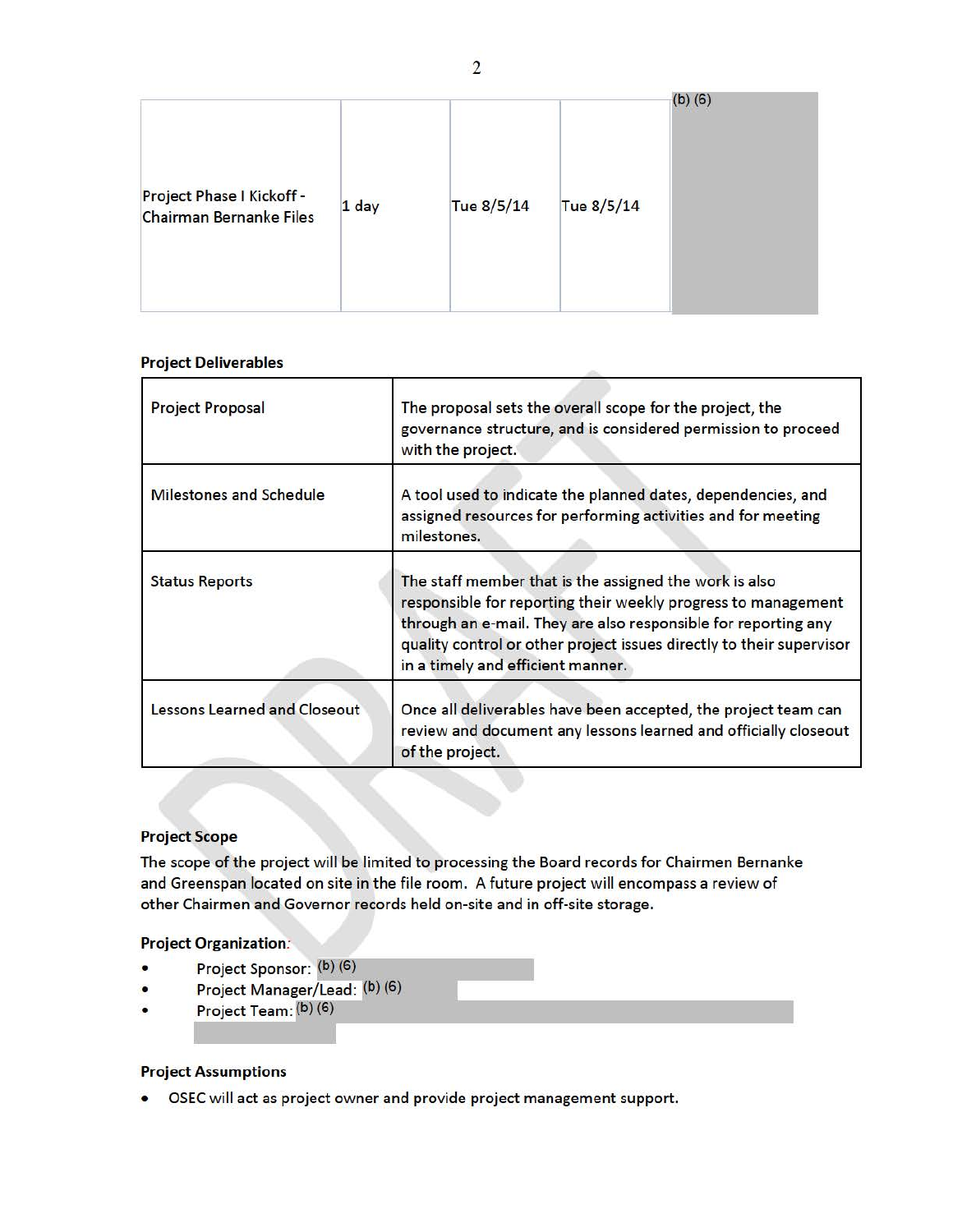- Management will ensure that project team members are available as needed to complete project tasks and objectives.
- The project workgroup will participate in meetings and adhere to the plan and any associated deadlines.
- Management will foster support and "buy-in" of project goals and objectives.
- The project plan and timeline may change as new information and issues are revealed.

#### **Project Constraints**

Project resources will be available during the project time period.

#### **Project Risks**

Project completion in a timely manner as resources are limited with no contingency.

|  | <b>Project Performance Measures</b> |  |
|--|-------------------------------------|--|
|--|-------------------------------------|--|

| Quality<br><b>Metric</b> | <b>Description</b>                                                                                                                                    |
|--------------------------|-------------------------------------------------------------------------------------------------------------------------------------------------------|
|                          | The project schedule, assigned tasks, resources and milestones are met.                                                                               |
|                          | Status reports are sent weekly to management through the project's duration.                                                                          |
|                          | Staff is adequately trained on how to process records and reports any quality control<br>issues in a timely and efficient manner to their supervisor. |
|                          | New procedures conform to established Records Management policies and practices.                                                                      |

#### Change Log

| <b>Change Log</b><br><b>Description of</b><br>Change                                               | <b>Change Made By</b> | <b>Changes Approved By</b> | <b>Version No.</b> | <b>Change Date</b> |
|----------------------------------------------------------------------------------------------------|-----------------------|----------------------------|--------------------|--------------------|
| <b>Completion date</b><br>changed from 12/30<br>to $3/31$ due to<br>feedback from<br>project team. | $(b)$ (6)             |                            | 2.0                | 11/17/2014         |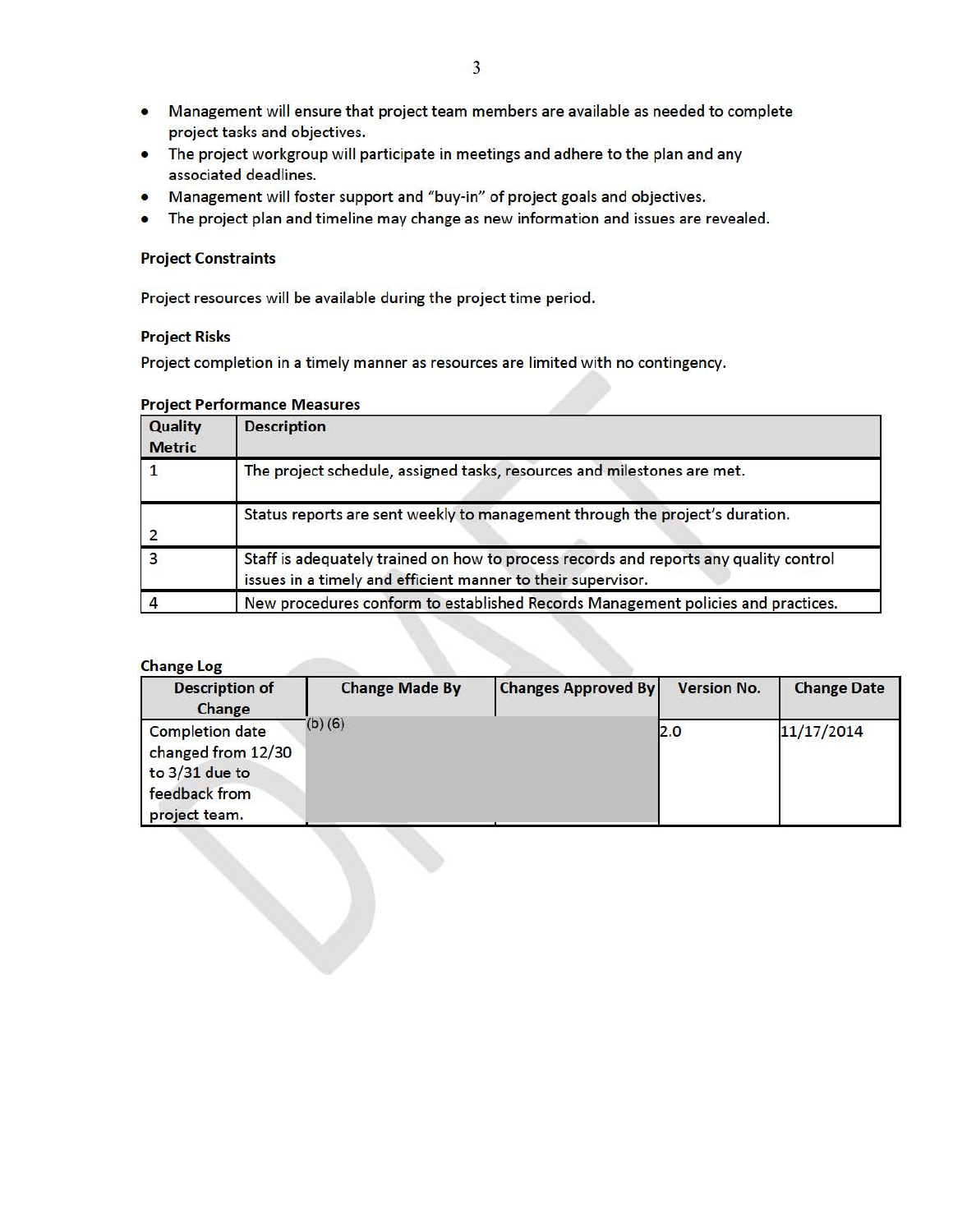

# BOARD OF GOVERNORS OF THE FEDERAL RESERVE SYSTEM WASHINGTON, DC 20551

**OFFICE OF THE SECRETARY** 

#### **Project Proposal Name: STAIRS Microfiche Digitization**

#### **High-Level Project Description**

The purpose of this project proposal is to create work plan that identifies the steps involved with digitizing the stairs collection, as well as a baseline for measuring output to determine productivity.

#### **Relationship to Records Program Mission Statement**

This project supports all the activities of the Board's Records Program mission as described at this link.

#### **Project Objectives**

Due to the high volume of records, this project will take a multi-phased approach. Success will be measured by reaching the project milestones and deliverables according to the project's schedule and proposed timeline. Throughout this process, review and vetting of the deliverables will occur. For more information see the "Milestones and/or Deliverable" section of this document.

#### **Preliminary Project Scope Statement**

The scope of this project will consist of the microfiche banking applications, exams and inspection reports on site, located in file room. There is a duplicate collection of STAIRS offsite, which will be consulted if there are any missing fiches from the file room. The component of FIRMA integration and metadata requirements will be covered in a separate project plan.

| Per $(b)(6)$ , on June 22 <sup>nd</sup> meeting, $(b)(6)$ will handle the integration of the uploaded of the scanned pdfs and the<br>metadata within FIRMA, and the possible automation of this project. This will consist of phase two of the project. |                                                     |
|---------------------------------------------------------------------------------------------------------------------------------------------------------------------------------------------------------------------------------------------------------|-----------------------------------------------------|
| Per(b)(6), on September 1 <sup>st</sup> , $(b)(6)$ will work with $(b)(6)$<br>pdfs.                                                                                                                                                                     | regarding the integration of FIRMA with the scanned |
| <b>Project Organization</b>                                                                                                                                                                                                                             |                                                     |
| • Project Sponsor: $(b)$ (6)                                                                                                                                                                                                                            |                                                     |
| • Project Leads: $(b)$ (6)                                                                                                                                                                                                                              |                                                     |
| • Key Stakeholders: The Federal Reserve System                                                                                                                                                                                                          |                                                     |
| • Project Team Members: (b) (6)                                                                                                                                                                                                                         |                                                     |
| $\bullet$ Technical Contact: (b) (6)                                                                                                                                                                                                                    |                                                     |

#### **Project Organization**

- Project Sponsor: (b) (6)
- Project Leads: (b) (6)
- Key Stakeholders: The Federal Reserve System
- Project Team Members: (b) (6)
- Technical Contact: (b) (6)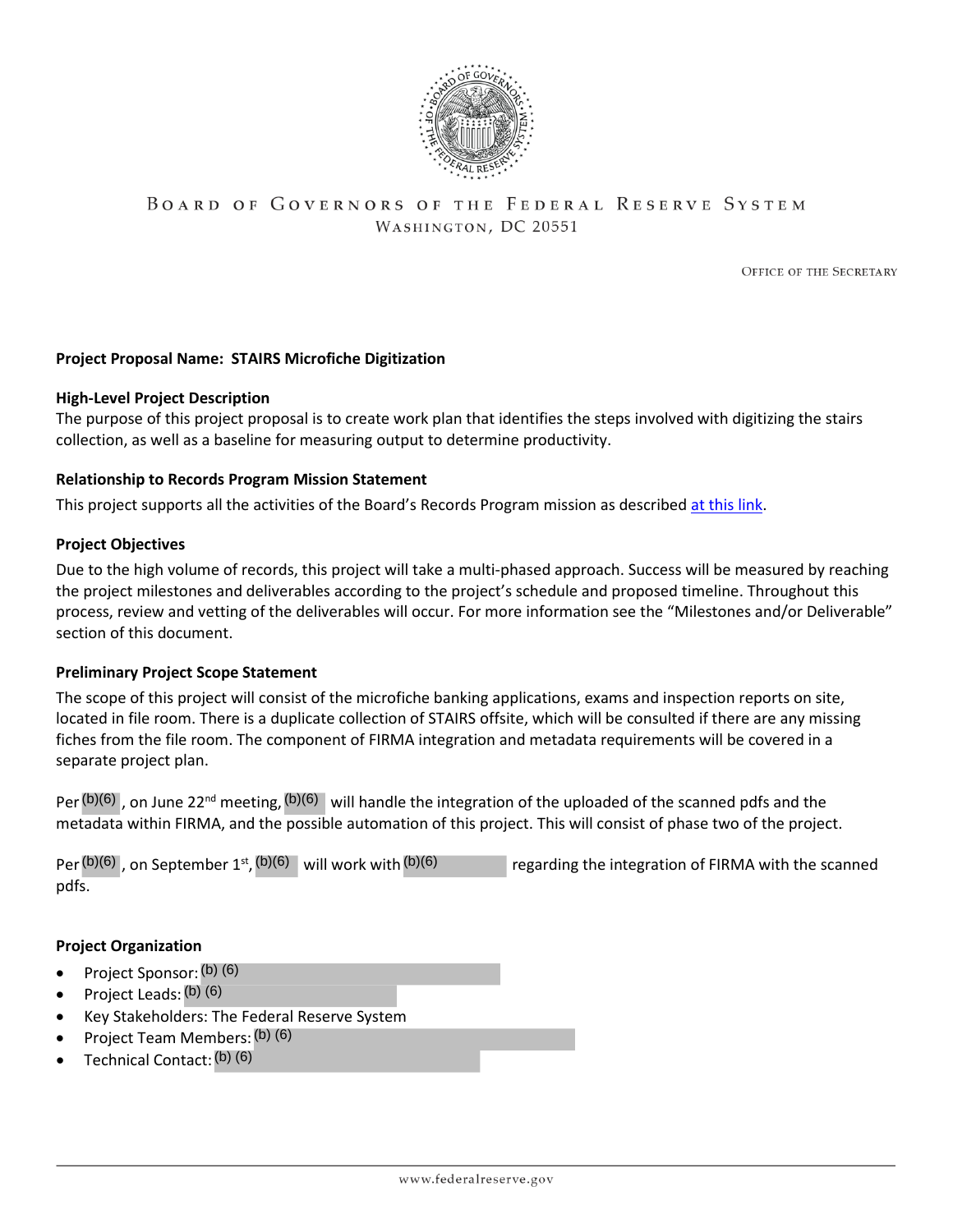## **Project Constraints**

Other projects may take priority and resources may be limited. Depending on the image on the fiche, the baseline measurements may not apply as further processing may be required in order to capture the best quality image. Due to the estimated length of time to complete the project, it will be a challenge to keep a steady pace of output, as staff turnover and training requirements may change. Staff motivation to work on project may also vary due to high volume of records, as well as estimated finish date.

### **Project Risks**

- Not identifying all microfiche to be scanned, and missing fiche "File Out" cards. Per the June  $22^{nd}$  meeting, this will be caught during a gap analysis, which will be separate from the scanning process.
- Scanner errors (skipping fiche, reordering pages, etc.,)
- As resources change or may be delayed due to shifting priorities scanning training may need to be revisited
- Software and hardware technical challenges will arise (software crashing, full memory cache).
- Not having an exact completion date
- Conflicting priorities
- Manually scanning, fixing, and qc-ing images on fiche may be time consuming
- There is limitation in the number of microfiche readers, as reference, FOIA, and guests needing to use the scanner will take priority.
- Re-work due to unknown issues that may arise
- Any updates or changes in technology or software
- The scanned pdfs will not be profiled in FIRMA right away How does one perform qc when there is no work list? This could create back logs and confusion the status.

#### **Project Assumptions**

OSEC will act as project owner and provide project management support. The timeline of this project may be altered due to other arising priorities.

#### **Sample Process & Workflow**

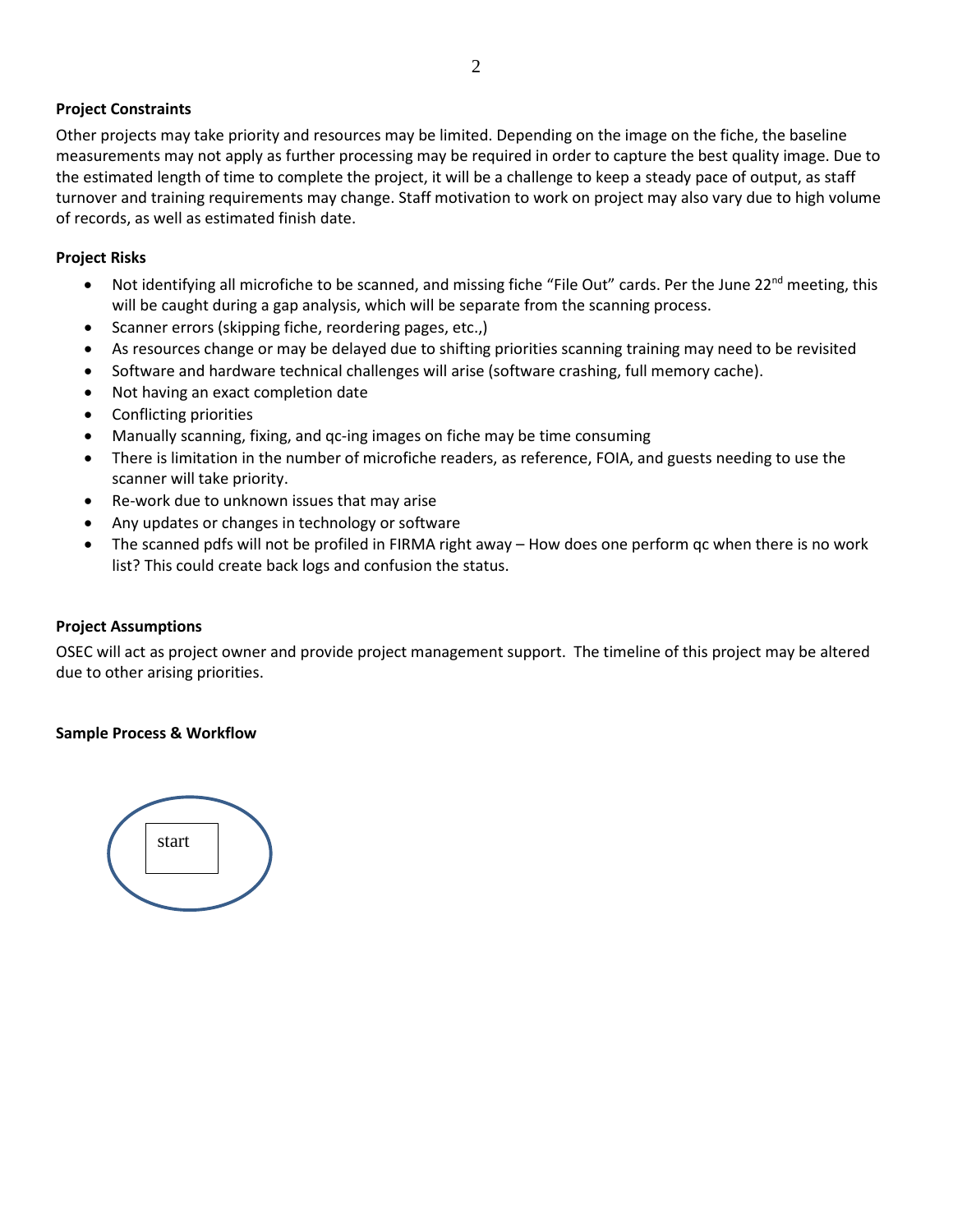#### Milestone & Deliverables

Put work schedule and detail here:

| <b>Milestone and/or Deliverable</b>                                  | <b>Due Date</b>                                                                                                                                                                           |
|----------------------------------------------------------------------|-------------------------------------------------------------------------------------------------------------------------------------------------------------------------------------------|
| 1. Project Proposal                                                  | June 11, 2015                                                                                                                                                                             |
| <b>Project testing</b><br>Project Lead Starts Pilot Phase of Project | May 8, 2015<br>п<br>May 12, 2015<br>٠<br>May 25, 2015<br>June 25, 2015<br>п<br>July 14, 2015<br>п<br>July 15, 2015<br>п<br><b>August 21, 2015</b><br>August 25, 2015<br>September 1, 2015 |
| <b>Draft of Project Proposal</b>                                     | May 12, 2015<br>May 13, 2015: V2<br>June 26, 2015 : V3<br>September 1, 2015 : V4                                                                                                          |
| Meet with Steve to discuss Project Proposal and make edits           | June 22, 2015<br>September 1, 2015                                                                                                                                                        |
| Finalize and send out completed Project Proposal                     |                                                                                                                                                                                           |
| Make any additional edits to Project Proposal                        |                                                                                                                                                                                           |
| 2. Create Workflow                                                   |                                                                                                                                                                                           |
| Create process for identifying records                               |                                                                                                                                                                                           |
| <b>Test workflow</b>                                                 |                                                                                                                                                                                           |
| Review process with Project Sponsor and Team Members                 |                                                                                                                                                                                           |
| Finalize and send out process                                        |                                                                                                                                                                                           |
| <b>Training of other staff</b>                                       | Several weeks or months,<br>depending on how many<br>people                                                                                                                               |
| <b>Team Starts Project</b>                                           |                                                                                                                                                                                           |
| Check-In on continual basis                                          | <b>Weekly reports</b>                                                                                                                                                                     |

Change Log